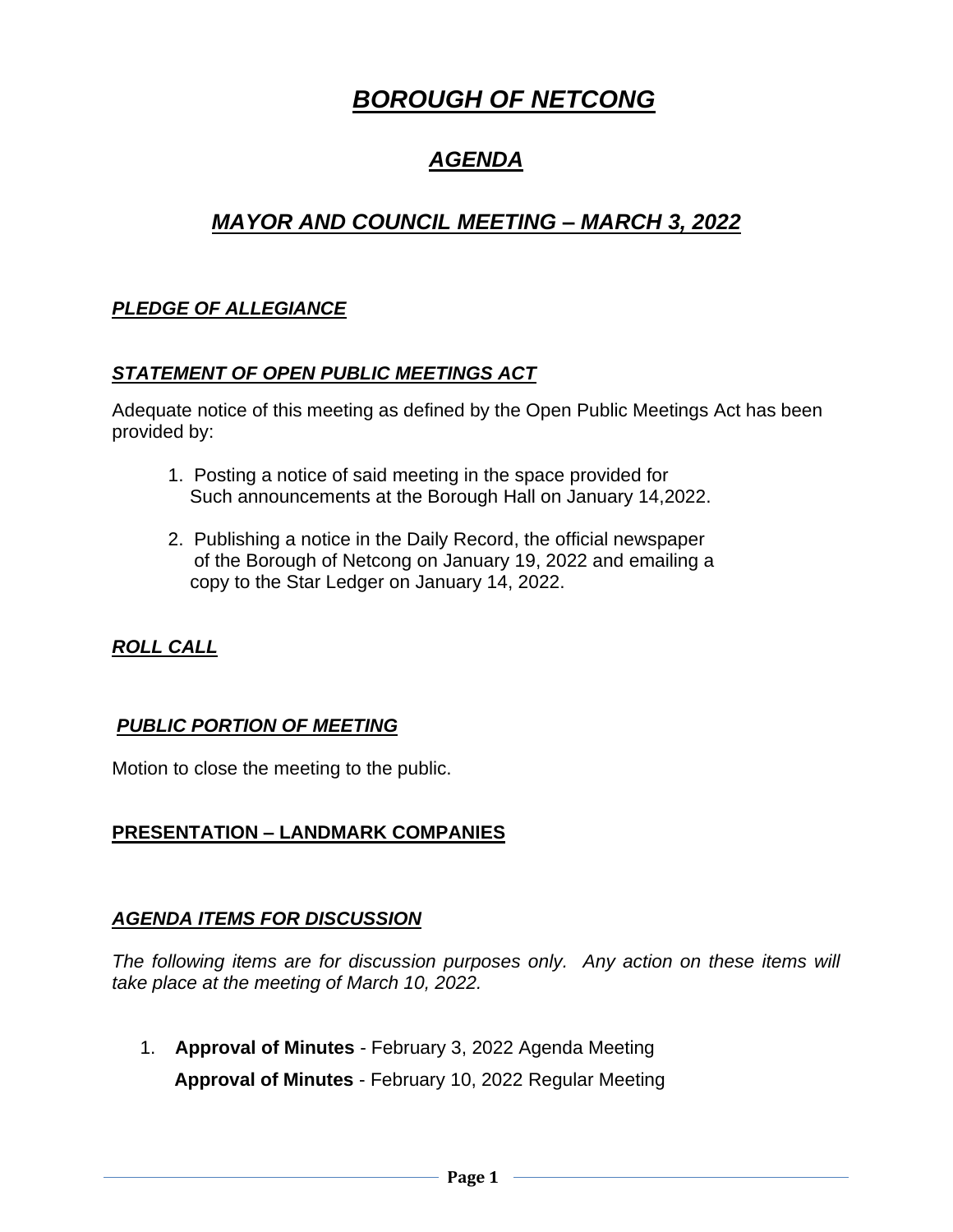#### 2. **Proclamation**

A. Recognizing the 100<sup>th</sup> Birthday of Margaret Lamanna

Hold March 10 Meeting X Approved

3. **Public Hearing for 2022 Cost Estimate for the Borough's Special Improvement District.**

Hold\_\_\_\_\_\_\_\_\_\_\_\_ March 10 Meeting \_\_X\_\_\_\_\_ Approved\_\_\_\_\_\_\_\_\_\_

**Resolution #2022-35 -** Resolution to Approve the 2022 Cost Estimate for the Borough's Special Improvement District.

Hold\_\_\_\_\_\_\_\_\_\_\_ March 10 Meeting \_\_X\_\_\_\_ Approved\_\_\_\_\_\_\_\_\_

4. **Ordinance Adoption** – **Ordinance 2022-1** - AN ORDINANCE AUTHORIZING THE CHIEF OF POLICE TO EXECUTE AN APPLICATION FOR A CHARITABLE SOLICITATION PERMIT FOR NETCONG VOLUNTEER FIRE COMPANY NO. 1's "COIN DROP" ON MEMORIAL DAY WEEKEND AND COLUMBUS DAY WEEKEND AT THE INTERSECTIONS OF ALLEN STREET AND LEDGEWOOD AVENUE AND MAIN STREET AND ROUTE 46 AND ROUTE 183 IN THE BOROUGH OF NETCONG, COUNTY OF MORRIS, STATE OF NEW JERSEY

Hold March 10 Meeting X Approved

#### 5. **Old Business**

- a. Monmouth Telecom
- b. Highland Initial Assessment Grant

#### 6. **New Business**

- a. Lead Service Line Replacement
- 7. **Correspondence -** None